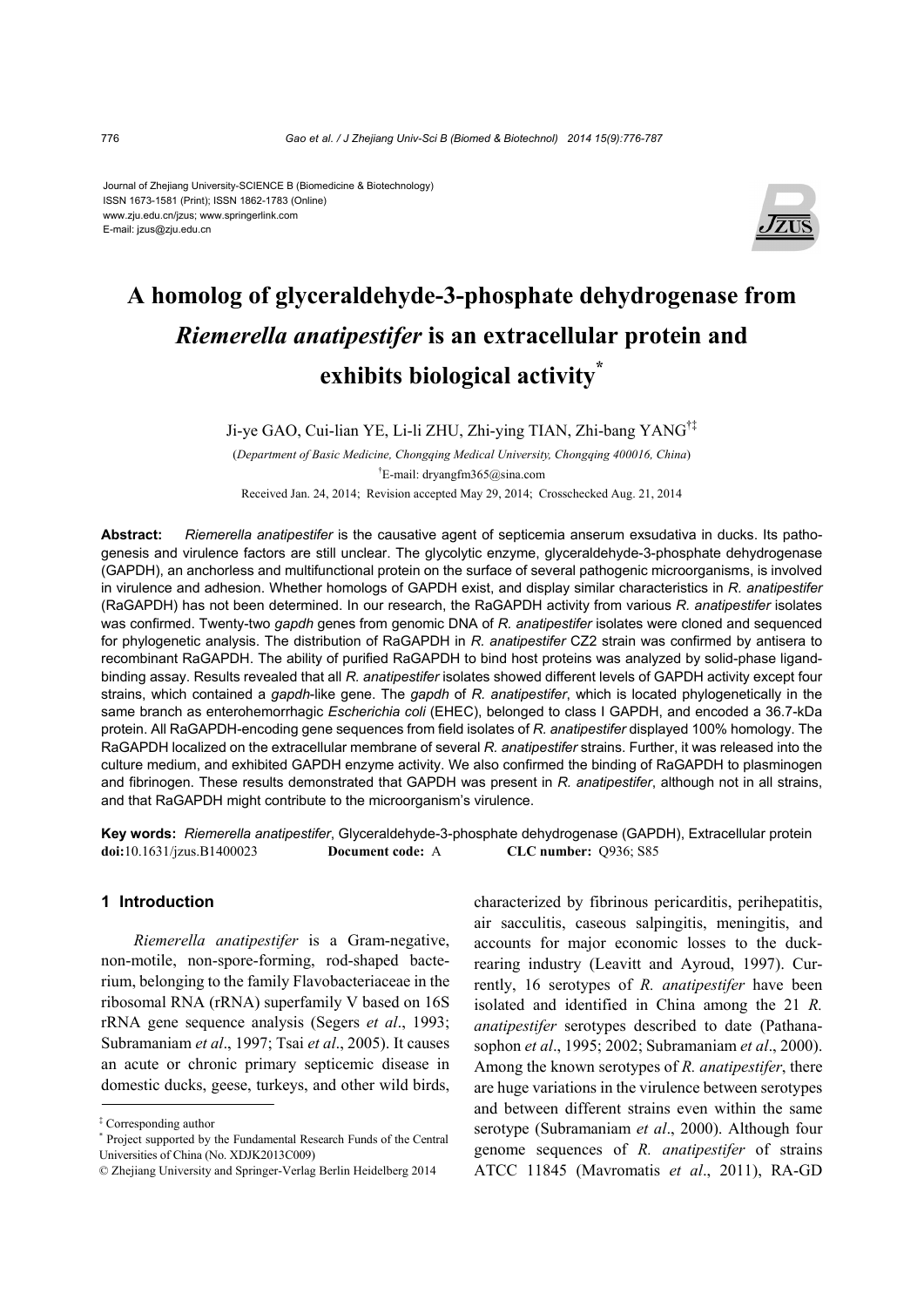(Yuan *et al*., 2011), RA-YM (Zhou *et al*., 2010), and RA-SG (Yuan *et al*., 2013) have been reported, little is known about the molecular basis of the pathogenicity of *R. anatipestifer* infection, and so far, few virulence factors have been characterized other than virulence-associated protein D (VapD) (Chang *et al*., 1998), CAMP cohemolysin (Crasta *et al*., 2002), and outer membrane protein A (OmpA) (Hu *et al*., 2011).

Glyceraldehyde-3-phosphate dehydrogenase (GAPDH) is a classical glycolytic enzyme converting D-glyceraldehyde-3-phosphate into 1,3-diphosphoglycerate. Members of the GAPDH family are classified into the ubiquitous class I enzymes that utilize nicotinamide adenine dinucleotide (NAD<sup>+</sup>) (EC 1.2.1.12), NADP<sup>+</sup> (EC 1.2.1.13 or 1.2.1.59), class II of archaeal  $NAD(P)^+$ -dependent GAPDHs, and class III bifunctional enzymes (erythose-4-phosphate dehydrogenase/GAPDH) that are prevalent among γ-proteobacteria (Figge *et al*., 1999). In addition to its classical glycolytic roles, GAPDH is involved in a number of fundamental cellular pathways such as maintenance of DNA integrity, intracellular membrane trafficking, histone-gene regulation, receptormediated cell signaling, protection of telomeric DNA, post-transcriptional gene regulation, autophagy, apoptosis, and oxidative stress response; all these depend on the ability of GAPDH to modify its subcellular localization (Sirover, 2011). Thus, GAPDH is widely used as a model protein or control in gene regulation and catalytic-mechanism-related studies, as well as a standard in Northern- and Western-blots, because of its highly conserved structure across species (Zheng *et al*., 2003). Recent studies have demonstrated that GAPDH is presented on the surface of several microbial pathogens such as *Streptococcus agalactiae* (Seifert *et al*., 2003), *S. pneumonia* (Ling *et al*., 2004), *Listeria monocytogenes* (Schaumburg *et al*., 2004), enterohemorrhagic *Escherichia coli* (EHEC), and enteropathogenic *Escherichia coli*  (EPEC) (Egea *et al*., 2007), and may facilitate their colonization and invasion of host tissues by interacting directly with host-soluble proteins and surface ligands (Kenny and Finlay, 1995; Pancholi and Chhatwal, 2003). Its roles are also implicated in some pathogenic microorganisms like *Candida albicans*, *Schistosoma bovis*, and *Mycoplasma genitalium*  (Alvarez *et al*., 2007). Furthermore, secreted GAPDH by *S. pyogenes* and enteropathogenic *E. coli* strains

(Kenny and Finlay, 1995; Eichenbaum *et al*., 1996; Aguilera *et al*., 2012) plays a role in their adhesion and virulence (Modun and Williams, 1999; Daubenberger *et al*., 2000; Modun *et al*., 2000; Parker and Bermudez, 2000; Nagradova, 2001; Schaumburg *et al*., 2004; Jin *et al*., 2005; Alvarez *et al*., 2007; Colell *et al*., 2007; Egea *et al*., 2007; Tunio *et al*., 2010). Although one copy homolog of GAPDHencoding gene was identified in the genomes of *R. anatipestifer* strains ATCC11845, RA-GD, RA-CH-1, and RA-SG in our previous bioinformatics analysis, it remains to be addressed whether GAPDH from these strains is in the form of an extracellular protein and displays similar characteristics as reported in other pathogens.

In the present study, the genes of GAPDH from various *R. anatipestifer* (RaGAPDH) isolates were sequenced for phylogenetic analysis. We generated antisera to recombinant RaGAPDH of *R. anatipestifer* CZ2 strain, and identified the biologically active RaGAPDH secreted in the culture of *R. anatipestifer*.

#### **2 Materials and methods**

# **2.1 Bacterial strains, culture conditions, and genomic DNA extraction**

Twenty-two *R. anatipestifer* field isolates from Sichuan Province and Chongqing Municipality in China are described in Table 1. The strains of *R. anatipestifer* were grown on trypticase soy agar (OXOID Ltd., UK) or cultured in tryptic soybean broth (TSB; OXOID Ltd., UK) at 37 °C in an atmosphere containing 5% CO<sub>2</sub>. *E. coli* strains DH5α and BL21 ( $\lambda$ DE<sub>3</sub>), used as hosts for cloning and expression of *gapdh* gene from *R. anatipestifer*, respectively, were grown routinely on Luria broth (LB) agar or in LB broth at 37 °C. Genomic DNA (gDNA) was extracted from all the field isolates using the Mini-BEST bacterial gDNA extraction kit V.2.0 (TaKaRa Biotech Co., Ltd., China). The concentration and quality of the gDNA were established by optical density measurements at 260/280 nm.

### **2.2 Isolation of secreted proteins in culture medium**

Soluble proteins in *R. anatipestifer* culture medium were isolated as previously described (Egea *et al*.,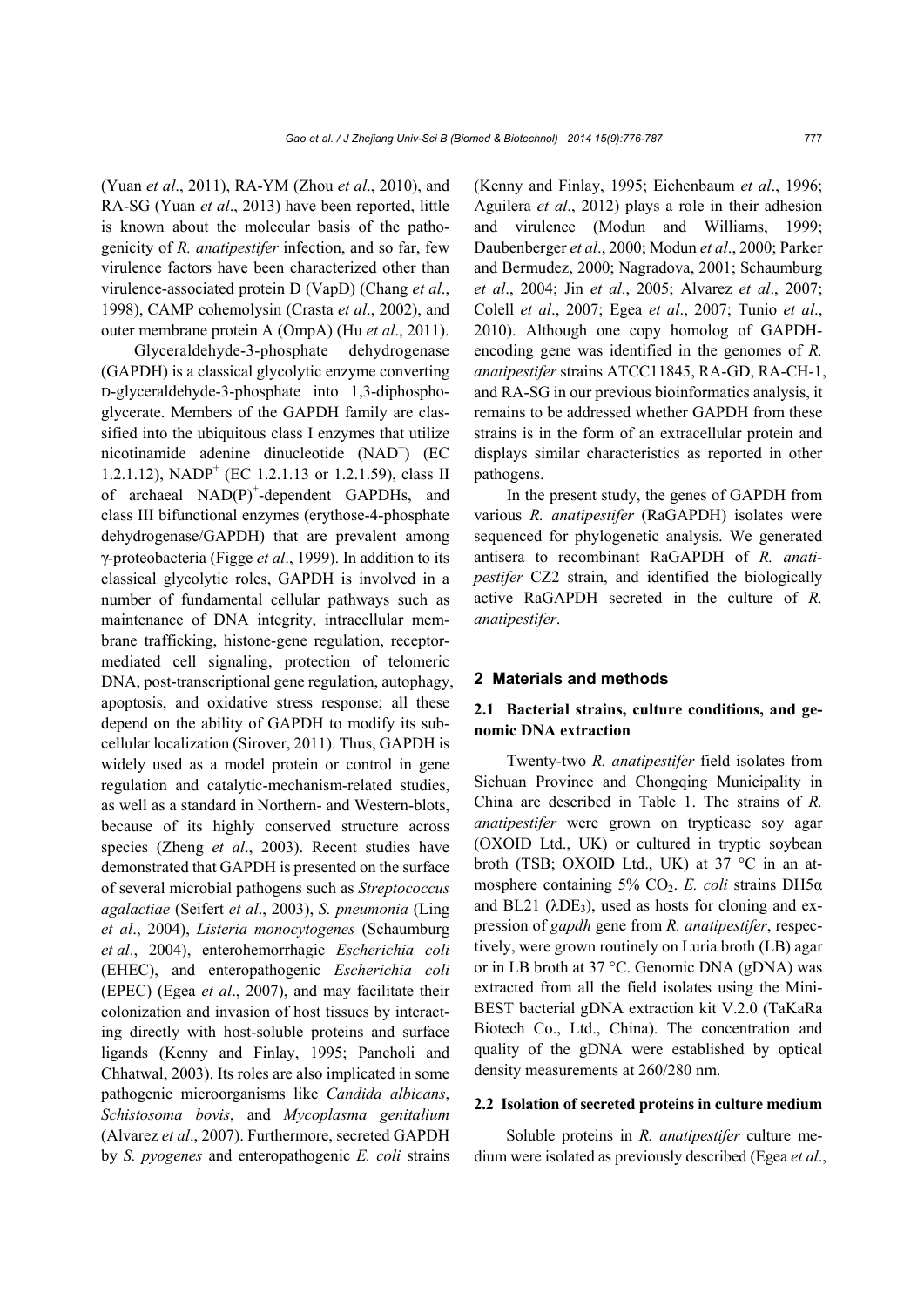2007) with some modification. Briefly, exponential phase cultures in TSB were diluted 1:50 in the indicated culture media and incubated at 37 °C in a 5% CO<sub>2</sub> atmosphere. At different times, the bacterial cells were removed by centrifugation (5000*g*, 10 min, 4 °C) and the supernatant removed. The proteins in the filtrate were precipitated with 15% trichloroacetic acid (TCA) by incubation on ice for 3 h. The protein pellet was washed in 90% ice-cold acetone, air-dried, and suspended in loading buffer for sodium dodecyl sulfatepolyacrylamide gel electrophoresis (SDS-PAGE).

**Table 1 Twenty-two** *R. anatipestifer* **strains**

| Isolate              | Year of<br>isolation | Serotype       | Extracellular<br><b>GAPDH</b><br>activity <sup>®</sup> | Sequencing<br>result (bp) |
|----------------------|----------------------|----------------|--------------------------------------------------------|---------------------------|
| $\mathbf{AF}^a$      | 2001                 | $\overline{2}$ | $0.536 \pm 0.038$                                      | 996                       |
| CZ1 <sup>a</sup>     | 2007                 | 1              | $0.678 \pm 0.033$                                      | 990                       |
| $CZ2^a$              | 2003                 | 1              | $0.484\pm0.019$                                        | 992                       |
| $DX1^a$              | 2013                 |                | $0.009 \pm 0.002$                                      |                           |
| DY1109 <sup>a</sup>  | 2011                 |                | $0.215 \pm 0.012$                                      | 994                       |
| DY1202 <sup>a</sup>  | 2012                 |                | $0.636 \pm 0.033$                                      | 998                       |
| $DY1210^a$           | 2012                 |                | $0.478 \pm 0.035$                                      | 989                       |
| DZ1108 <sup>a</sup>  | 2011                 |                | $0.628 \pm 0.024$                                      | 987                       |
| DZ1209 <sup>a</sup>  | 2012                 |                | $0.573 \pm 0.030$                                      | 964                       |
| $DZ1212^a$           | 2012                 |                | $0.341 \pm 0.032$                                      | 991                       |
| gHM1210 <sup>b</sup> | 2012                 | $\overline{2}$ | $0.371 \pm 0.027$                                      | 992                       |
| $gXYY12^b$           | 2012                 |                | $0.545 \pm 0.027$                                      | 990                       |
| $JJ1212^a$           | 2012                 |                | $0.309 \pm 0.025$                                      | 991                       |
| $LS^a$               | 2004                 |                | $0.587 \pm 0.035$                                      | 994                       |
| MY <sup>a</sup>      | 2002                 |                | $0.427 \pm 0.024$                                      | 996                       |
| PN1209 <sup>a</sup>  | 2012                 |                | $0.004 \pm 0.003$                                      |                           |
| RL <sup>a</sup>      | 2009                 |                | $0.578 \pm 0.034$                                      | 998                       |
| SC12 <sup>a</sup>    | 2012                 | 1              | $0.157 \pm 0.039$                                      | 998                       |
| $TL^a$               | 2010                 |                | $0.624 \pm 0.038$                                      | 991                       |
| $WS1210^a$           | 2012                 |                | $0.414 \pm 0.037$                                      | 1001                      |
| YC1 <sup>a</sup>     | 2012                 |                | $0.006 \pm 0.002$                                      |                           |
| $YC2^a$              | 2012                 |                | $0.003 \pm 0.002$                                      |                           |

<sup>a</sup> Isolated from duck; <sup>b</sup> Isolated from goose. \* Data are shown as mean±standard error (SE) (*n*=3) of the absorbance at 340 nm determined by the method described in Section 2.3

# **2.3 Enzyme activity**

The RaGAPDH activity on the bacterial cell surface was measured according to Egea *et al*. (2007) with some modification. Briefly, bacterial cells were centrifuged at 4500*g* for 5 min and the pellets were washed twice in 50 mmol/L  $Na<sub>2</sub>HPO<sub>4</sub>$ , pH 7.5, and then resuspended in the same buffer. Bacterial suspensions of  $4 \times 10^8$  CFU (colony-forming unit)/200  $\mu$ l were incubated with 14 μl glyceraldehyde-3-phosphate (50 mg/ml), 200  $\mu$ l NAD<sup>+</sup> (10 mmol/L), and assay buffer (40 mmol/L triethanolamine, 50 mmol/L Na<sub>2</sub>HPO<sub>4</sub>, and 5 mmol/L EDTA; pH 8.6) in a final volume of 2 ml. After 15 min at 30 °C, cells were removed by centrifugation and the supernatant was examined for the presence of nicotinamide adenine dinucleotide (NADH) by measuring the absorbance at 340 nm. Control reactions were used without bacterial cells or glyceraldehyde-3-phosphate.

The GAPDH activity of the secreted protein mixture from three strains (two showed positive GAPDH activity on the surface of bacterial cells) was measured, following the increase in absorbance at 340 nm by the formation of NADH (Egea *et al*., 2007). Briefly, supernatants from *R. anatipestifer* bacterial cultures were passed through a 0.22-μm filter and precipitated with  $95\%$  (NH<sub>4</sub>)<sub>2</sub>SO<sub>4</sub>. The protein pellets were resuspended in a buffer solution (50 mmol/L  $Na<sub>2</sub>HPO<sub>4</sub>$ , pH 7.5) and used for determining the enzymatic activity of secreted GAPDH.

# **2.4 Identification of the** *gapdh* **in** *R. anatipestifer*

The GAPDH amino acid sequences of 13 species obtained from GenBank, including *Xenopus laevis*  (P51469), *Gallus gallus* (P00356), *E. coli* (P0A9B4), *Homo sapiens* (P0034), *Drosophila melanogaster*  (Q01597), *Trypanosoma brucei* (P00097), *Plasmodium falciparum* (AF030440), *Gonyaulax polyedra*  (AF028562), *Leishmania mexicana* (Q01558), *Candida albicans* (Q92211), and three *R. anatipestifer*  strains (ATCC11845 (CP003388), RA-CH-1 (NC018609), and RA-GD (CP002562)), were aligned and analyzed by the clustal W method of the MegAlign II program (DNAStar, Madison, WI). Two degenerate primers RaGAPDH1 and RaGAPDH2 (Table 2) based on the conserved region of the GAPDH amino acids were designed and used for polymerase chain reaction (PCR) amplification. The PCR amplifications were performed using the above primers and the Taq™ System (TaKaRa) under the following conditions: 30 cycles of denaturation (95 °C, 1 min), annealing (52 °C, 1 min), and extension (72 °C, 1 min). The first round PCR products (diluted 200 times) were amplified by the second PCR in a 50-μl reaction mixture under the same conditions. All the second round PCR products were purified using the MiniBest Agarose Gel DNA Extraction Kit Ver. 4.0 (TaKaRa) and inserted in the  $pMD19<sup>R</sup> - T$  (TaKaRa) cloning vector, according to the manufacturer's instructions.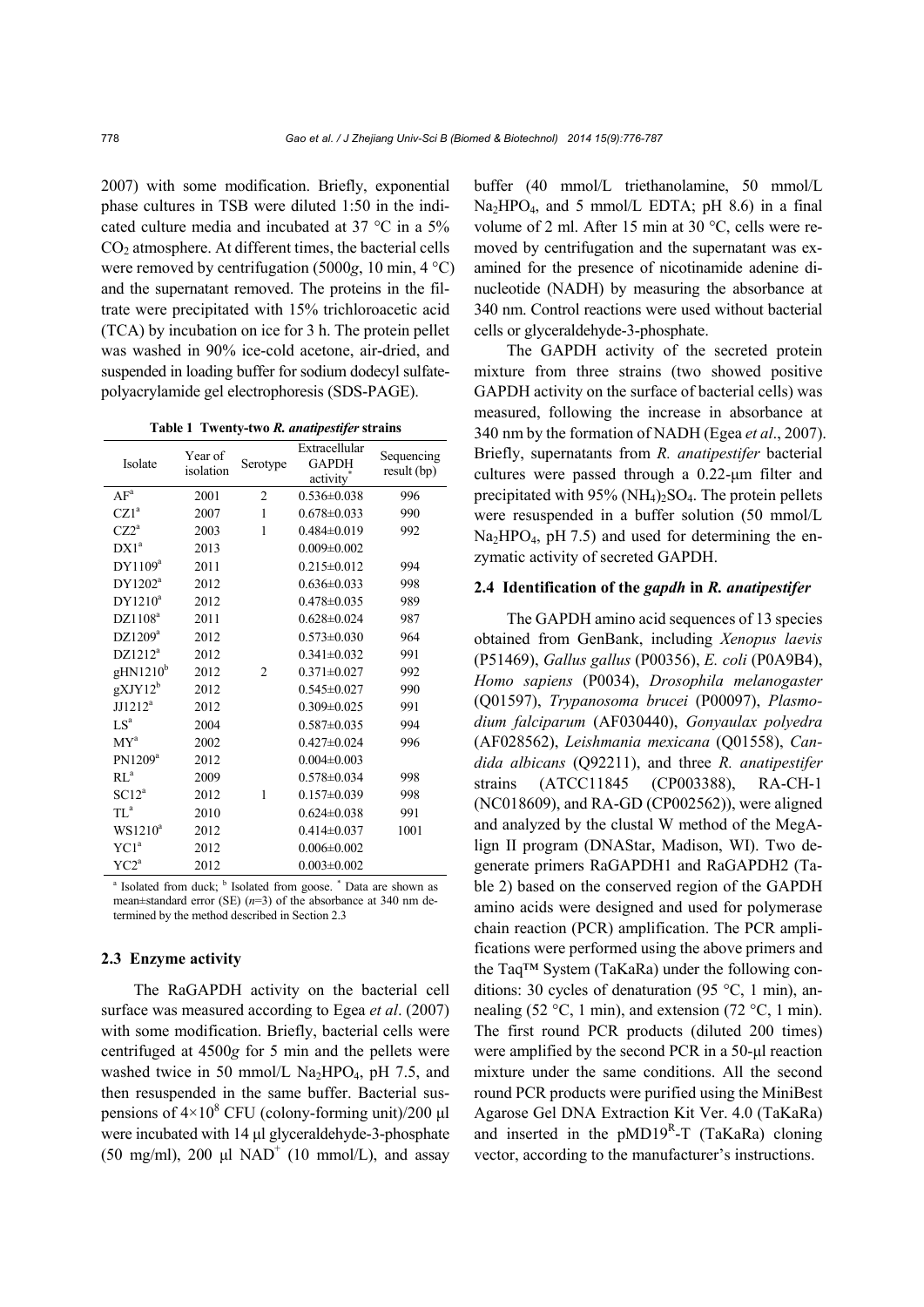| Primer                      | Sequence                                                |  |  |
|-----------------------------|---------------------------------------------------------|--|--|
| Primers for cloning gapdh   |                                                         |  |  |
| RaGAPDH1                    | 5'-GGNTTYGGNCGNATHGGNCGN-3' (N=A/G/C/T,Y=C/T,H=A/C/T)   |  |  |
| RaGAPDH <sub>2</sub>        | 5'-YTCRTTRTCRTACCANGA-3' (Y=C/T, R=A/G, N=A/G/C/T)      |  |  |
| Primers for genomic walking |                                                         |  |  |
| uSP1                        | 5'-CGCACCTACTTCATTCCATTTTAGATTG-3'                      |  |  |
| uSP2                        | 5'-CTCCATCAAATTTTCCGTGAACAGA-3'                         |  |  |
| $\mu$ SP3                   | 5'-CTAAACTTCCGATTCTTCCGAAACCG-3'                        |  |  |
| dSP1                        | 5'-AGGTATGTCTTTCCGTGTACCAACG-3'                         |  |  |
| dSP2                        | 5'-GGGAGAACTTAAAGGTATCCTTGGT-3'                         |  |  |
| dSP3                        | 5'-AGTATCTTGGTACGATAACGAAACAGG-3'                       |  |  |
| Primers for expression      |                                                         |  |  |
| Egap1F                      | 5'-GAGGAATTCATGTCAACAATCAAAG-3' (EcoRI site underlined) |  |  |
| Egap1R                      | 5'-ATTCTCGAGTAAAGAAGCAGAGTGT-3' (XhoI site underlined)  |  |  |

**Table 2 Primers used in this study** 

Plasmid DNA containing *gapdh* of *R. anatipestifer* was purified and sequenced at BGI Biotech Co., Ltd., China. Comparison and alignments of deduced amino acid sequences of GAPDH from *R. anatipestifer* strains were conducted using SeqMan program (DNAStar, Madison, WI). Clustal multiple alignment algorithms were used to calculate the similarity and divergence of the sequences. The phylogenetic tree was generated using the molecular evolutionary genetics analysis (MEGA) program V5.2 with 10 000 bootstrap replicates. Sixty-six other amino acid sequences (Table 3) obtained from Gen-Bank were also included in the analysis.

# **2.5 Genomic walking of flanking sequences of**  *gapdh* **gene**

A genome walking kit (TaKaRa) was used to clone the left and right flanking sequences of the *gapdh* gene in *R. anatipestifer* CZ2 strain according to the manufacturer's instructions. The *gapdh*specific primers (Table 2), which were designed on the basis of the nucleotide sequence of the target fragments and used for the 1st, 2nd, and 3rd nested PCR, and the sense primer AP3 provided with the kit, were used to amplify the 5′- and 3′-terminus. The PCR products were cloned into the  $pMD19<sup>R</sup>$ -T vector (TaKaRa). DNA sequencing was performed in the Beijing BGI-GBI Biotech Co., Ltd., China.

# **2.6 Preparation of mouse antiserum against recombinant RaGAPDH**

Open reading frame (ORF) of RaGAPDH was amplified from gDNA of *R. anatipestifer* CZ2 strain by PCR using primers Egap1F and Egap1R containing *Eco*RI and *Xho*I sites, respectively. The products were digested with *Eco*RI and *Xho*I, purified and then cloned in frame into the bacterial expression vector pET-28a(+) (Novagen). The recombinant plasmid was sequenced to confirm that the RaGAPDH insert was in the proper reading frame and transformed into the competent *E. coli* BL21 (DE3) cells. The cells harboring the recombinant plasmid were grown at 37 °C in a rotary shaker at 160 r/min, in 100 ml LB broth supplemented with 100 μg/ml ampicillin. At the point when the absorbance at 600 nm  $(A_{600})$  reached 0.6, 0.5 mmol/L isopropyl thiogalactoside (IPTG) was added to induce the recombinant protein expression. The cells were induced at 37 °C for 3 h and total cell lysates were prepared and analyzed by SDS-PAGE. The expressing recombinant protein was harvested and purified using Magnehis™ protein purification system (Promega, USA) according to the manufacturer's instructions. Antisera against recombinant RaGAPDH were obtained by immunization of 4-week-old female BALB/c mice subcutaneously injected four times at 2-week intervals with 30 μg of protein emulsified in Freund's complete (first immunization only) or incomplete adjuvant. Mice sera were collected at 7 d after the fourth immunization and antibody titer was determined.

## **2.7 Western-blot analysis**

For Western-blot analysis, recombinant RaGAPDH or secreted proteins in eight *R. anatipestifer* culture media were electrophoresed on 10% gels and transferred to a polyvinylidene difluoride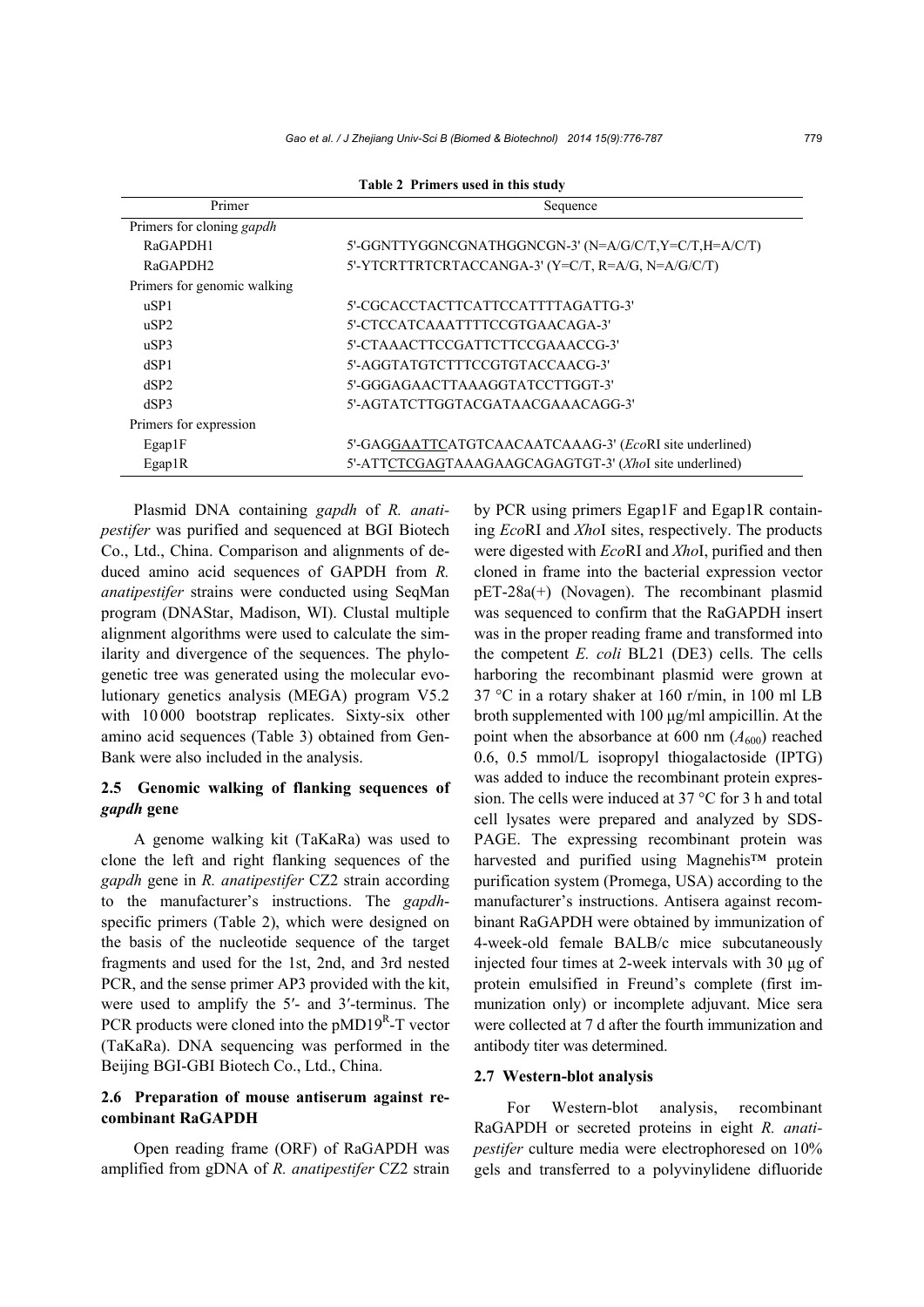| Species/strain                | Sequence ID | Species/strain                 | Sequence ID |
|-------------------------------|-------------|--------------------------------|-------------|
| Ginkgo biloba                 | Q39769      | Galdieria sulphuraria          | AJ012286    |
| Methanothermus fervidus       | ADP77079    | Ralstonia solanacearum         | NP520870    |
| Dirofilaria immitis           | AFL46382    | Anabaena variabilis            | YP321014    |
| Mycoplasma agalactiae         | YP003303052 | Chlamydophila caviae           | NP828990    |
| Mycoplasma mycoides subsp.    | YP004400344 | Thermotoga maritime            | NP228497    |
| Streptococcus pneumoniae      | AAK76079    | Deinococcus geothermalis       | YP604599    |
| Streptococcus dysgalactiae    | CAA66377    | Physicomitrella patens         | P34923      |
| Streptococcus agalactiae      | AF3384161   | Dianthus caryophyllus          | P34921      |
| Streptococcus pyogenes        | AAK33348    | Atriplex nummularia            | P34783      |
| Streptococcus suis            | AAN86058    | Aspergillus niger              | Q12553      |
| Chondrus crispus              | X73033      | R. anatipestifer RA-CH-1       | NC018609    |
| Drosophila melanogaster       | NM080352    | Caenorhabditis elegans         | NM076134    |
| Cyanophora paradoxa           | AJ313316    | Karenia mikimotoi              | AB164183    |
| <b>Bacteroides</b> fragilis   | YP098251    | Heterosigma akashiwo           | AF319448    |
| Synechocystis sp. PCC 6803    | NP440929    | Guillardia theta               | CPU40032    |
| Treponema denticola           | NP972094    | Candida albicans               | XM714816    |
| Thermus thermophilus          | YP004524;   | Pyrenomonas salina             | PSU40033    |
| Geobacillus kaustophilus      | YP148579    | Agrobacterium fabrum           | AAK89669    |
| Parastagonospora nodorum      | AJ271155    | Candida albicans               | Q92211      |
| Paracoccidioides brasiliensis | AF396657    | Drosophila melanogaster        | Q01597      |
| Gallus gallus                 | P00356      | Ustilago maydis                | P09317      |
| Escherichia coli O157         | P06977      | Neurospora crassa              | XM951884    |
| R. anatipestifer ATCC11845    | CP003388    | Ustilago maydis                | X07879      |
| Trypanosoma cruzi             | XM814806    | Pyropia yezoensis              | AY273819    |
| Saccharomyces cerevisiae      | NM001181485 | Escherichia coli CFT073        | NP753744    |
| Schizosaccharomyces pombe     | NM001021142 | Thermosynechococcus elongatus  | NP680834    |
| Pseudomonas aeruginosa        | NP249242    | Leptospira interrogans serovar | NP711885    |
| Moorella thermoacetica        | YP429140    | Corynebacterium diphtheriae    | NP939663    |
| Bacillus halodurans           | NP244015    | Thermobifida fusca             | YP290073    |
| Leishmania mexicana           | Q01558      | Nicotiana tabacum              | CAB39974    |
| Gonyaulax polyedra            | AF028562    | Xenopus laevis                 | P51469      |
| Plasmodium falciparum         | AF030440    | Pinus sylvestris               | P34924      |
| Trypanosoma brucei            | P00097      | Homo sapiens                   | P0034       |
| Caenorhabditis elegans        | NM076134    | R. anatipestifer RA-GD         | CP002562    |
| Phaffia rhodozyma             | AF006483    |                                |             |

**Table 3 Species and identification numbers of origin in GenBank for the sequences used in this study**

(PVDF) membrane using a Bio-Rad mini Trans-Blot apparatus. The membrane was blocked and then incubated with anti-recombinant RaGAPDH sera (500× dilution in blocking solution) or with anti-OmpA sera (500 $\times$  dilution in blocking solution) for 16 h at 4 °C. After several washing steps, the membrane was incubated with 1000× dilution of a rabbit anti-mouse IgG horseradish peroxidase (HP)-conjugated IgG for 2 h. Blots were developed using the enhanced chemiluminescence (ECL) plus Western-blot detection system (Chimi DOX-XRS, Bio-Rad, US). In this experiment, AF, CZ1, CZ2, gHN1210, and SC12 were selected to detect the secreted RaGAPDH because serotypes 1 and 2 are two of the most prevalent serotypes in China.

## **2.8 Solid-phase ligand-binding assay**

The binding of RaGAPDH to host proteins (including actin, plasminogen, fibrinogen, and fibronectin) was determined according to Egea *et al*. (2007).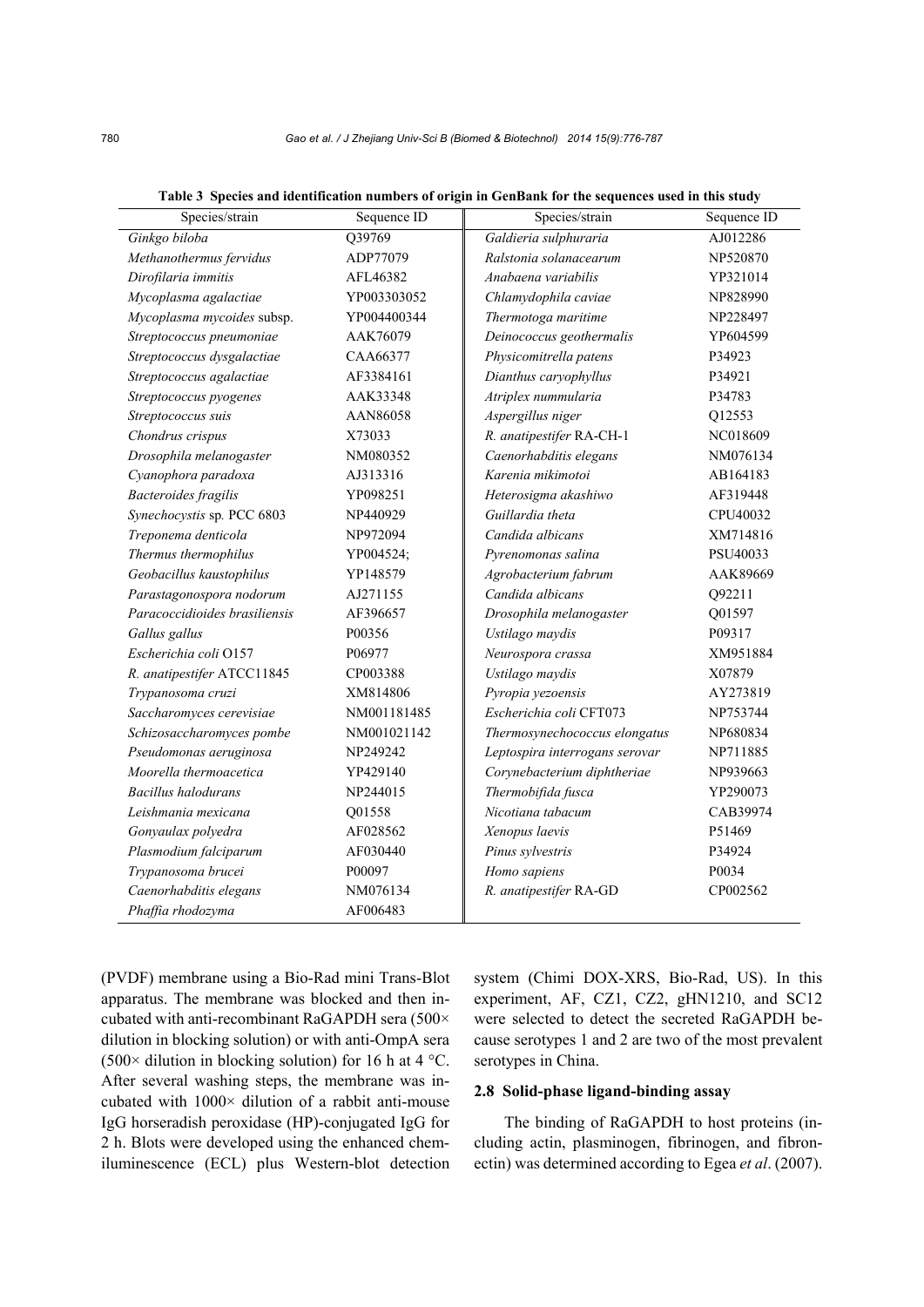Briefly, actin, plasminogen, fibrinogen, or fibronectin (5 μg/ml) was bound to the wells (100 μl/well) of a 96-well high-binding microtiter plate for 9-h incubation at room temperature. Positive and negative control wells coated with RaGAPDH and 0.5% gelatin, respectively, were prepared in parallel. After 12-h incubation with Tris-buffered saline (TBS) blocking buffer (containing 1% gelatin) and then 3-h reaction with purified RaGAPDH (0.125–2.500 μg/ml, 100 μl/well), the plates were washed three times in TBS containing 0.05% Tween-20 and once in TBS buffer. The amount of RaGAPDH bound to host proteins was determined spectrophotometrically (492 nm) in an enzyme-linked immunosorbent assay (ELISA) based assay using anti-recombinant-RaGAPDH sera (1:500) followed by peroxidase-labelled rabbit antimouse antibody (1:1000) and *o*-phenylenediamine as chomogen. The specificity of the absorbance values was assessed in ELISA assays in which incubation with RaGAPDH was omitted. The background values in the negative control obtained with the indicated antibody dilutions were less than 0.05 for all proteins tested, but they were nevertheless subtracted from the test values to obtain specific absorbance.

## **3 Results**

# **3.1 Secreted protein fraction and bacterial surface of** *R. anatipestifer* **exhibiting GAPDH activity**

To determine the GAPDH activity on the bacterial cell surface, suspensions of whole cells were used as the enzymatic source and resulted in an increase in absorbance at 340 nm due to the NADH formation. Eighteen of 22 *R. anatipestifer* isolate suspensions (the exceptions were DX1, PN1209, YC1, and YC2 strains) co-catalyze the oxidative phosphorylation of D-glyceraldehyde-3-phosphate to 1,3-diphosphoglycerate in the presence of  $NAD^+$  (Fig. 1a). The presence of secreted RaGAPDH in the culture medium of *R. anatipestifer* CZ2, SC12, and YC1 strains was confirmed by assaying its catalytic activity. To this end, cell-free supernatants at different time intervals were concentrated by TCA and analyzed for GAPDH activity. Supernatants from cultures of CZ2 and SC12 showed a significant NADH formation coupled to glyceraldehyde-3-phosphate oxidation, while YC1 did not display GAPDH activity (Fig. 1b).

### **3.2 RaGAPDH nucleotide sequence and homology**

PCR of gDNA from 18 strains of *R. anatipestifer*  with RaGAPDH1 and RaGAPDH2 primers homologous to conserved regions of 13 GAPDH amino acid sequences obtained from GenBank produced a single amplicon of about 1000 bp, while the other two stains, PN1209 and DX1, produced one or two amplicons of less than 1000 bp; YC1 and YC2 strains did not produce any amplicon (Fig. 2). The products were sequenced and deduced amino acid sequences were compared with the other 69 GAPDH sequences retrieved from GenBank. A phylogenetic tree (Fig. 3) was built using the MEGA5.2 program to determine the origin and identity of the RaGAPDH. The RaGAPDH was localized on the same branch as EHEC, belonging to the class I of bacteria GAPDH (EC 1.2.1.12). Fig. 3 also shows that the origin of RaGAPDH was monophyletic.

The complete sequence of the RaGAPDHcoding gene in *R. anatipestifer* CZ2 strain was identified by genomic walking. The nucleotide sequence predicts an ORF of 334 amino acids, with a predicted molecular mass of approximately 36.7 kDa. Hydrophilic analysis of the RaGAPDH protein did not indicate the presence of any transmembrane spanning regions or a signal sequence. Despite considerable divergence from other characterized GAPDH molecules, the RaGAPDH is also composed of two basic domains common to members of the GAPDH family of enzymes: the NAD<sup>+</sup>-binding domain (residues 4–152 amino acids) and the catalytic domain (residues 157–334 amino acids).

### **3.3 Antigenic nature of recombinant RaGAPDH**

To detect and characterize the extracellular RaGAPDH, we were interested in the expression of RaGAPDH and the generation of specific polyclonal antibodies. After several attempts to determine the optimal conditions for RaGAPDH expression in *E. coli* BL21 (DE3), a high level of expression of recombinant RaGAPDH was obtained by adding 0.5 mmol/L of IPTG and incubating the culture at 37 °C for 3 h. The expressed protein was analyzed by SDS-PAGE and Western-blot for purity and homogeneity. As demonstrated in Fig. 4a, a protein band of a subunit of approximately 53.7 kDa was detected after protein staining with Coomassie blue. The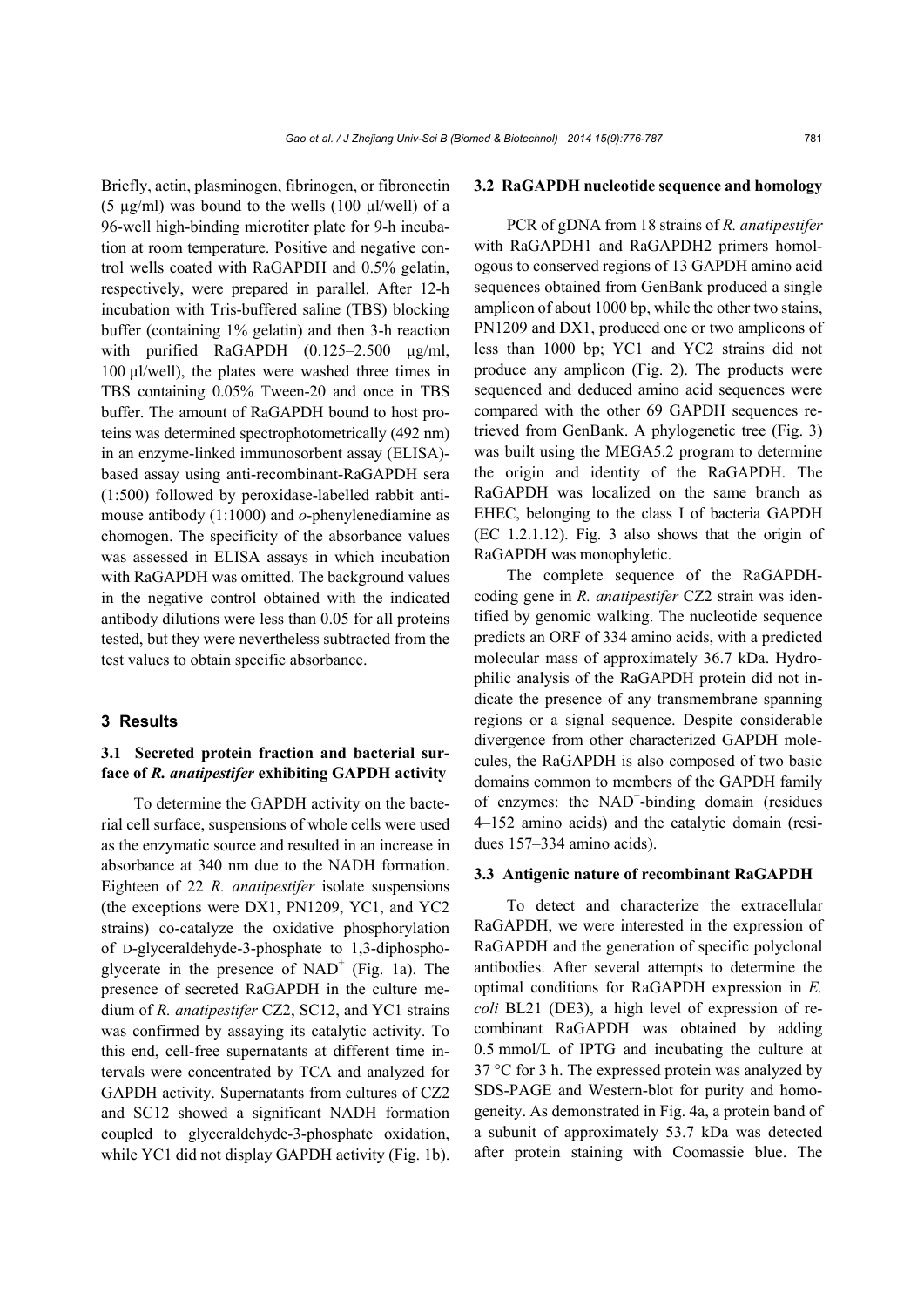



The GAPDH activity was measured by monitoring the NADH formation coupled to the conversion of glyceraldehyde-3-phosphate to 1,3-bisphosphoglycerate (absorbance at 340 nm) at different time intervals or as an endpoint reading after 15 min of incubation. (a) GAPDH activity on the surface of bacterial cells. The GAPDH activity was determined at 30 °C by measuring the absorbance at 340 nm as an endpoint reading of the supernatant obtained from whole cells  $(4\times10^8$  CFU/200 µl) after 15 min of incubation in 2 ml of the assay mixture. Data are presented as the mean of three independent experiments. Negative control reactions were performed in the absence of glyceraldehyde-3-phosphate. (b) Cells of *R. anatipestifer* strains CZ2, SC12, and YC1 were collected by centrifugation, and the cell-free supernatants were processed by TCA as described in Section 2.3



**Fig. 2 Identification of a homolog of GAPDH from** *R.anatipestifer* **field isolates by PCR**  Lane M: DNA molecular weight marker; Lanes CZ1 to YC1: twenty-two strains of *R.anatipestifer*

recombinant RaGAPDH runs slightly higher than native RaGAPDH, which could be explained by the additional 17 kDa tag-protein not present in the native sequence (Fig. 4c).

# **3.4 Identification of RaGAPDH as an extracellular protein in** *R. anatipestifer* **culture**

The proteins secreted by exponential phase cultures of *R. anatipestifer* grown in TSB were extracted and used for immunoblotting analysis. The extracellular proteins were detected in supernatants of *R. anatipestifer* AF, CZ1, CZ2, gHN1210, SC12, PN1209, DX1, and YC1 strains (Fig. 4b). To exclude the possibility that the presence of RaGAPDH in the culture medium was due to the contamination from cell lysis, immunoblots were run in parallel using antibodies against the OmpA of *R. anatipestifer*. No extracellular specific band was detected for this control protein in the supernatant cultures of the three strains. The results indicated that the presence of RaGAPDH in the supernatant of exponentially growing bacteria was attributable to a secretion process rather than cell lysis.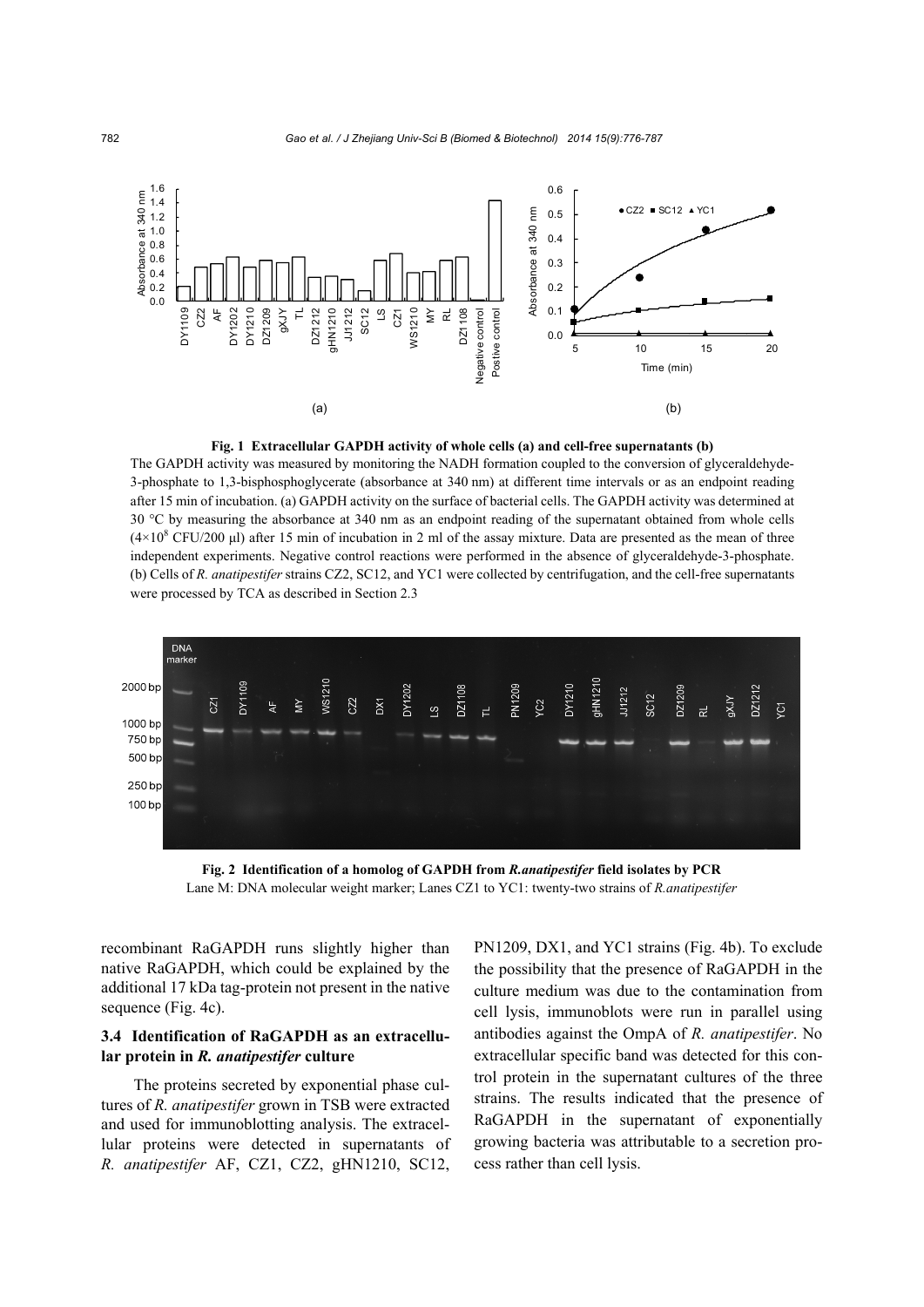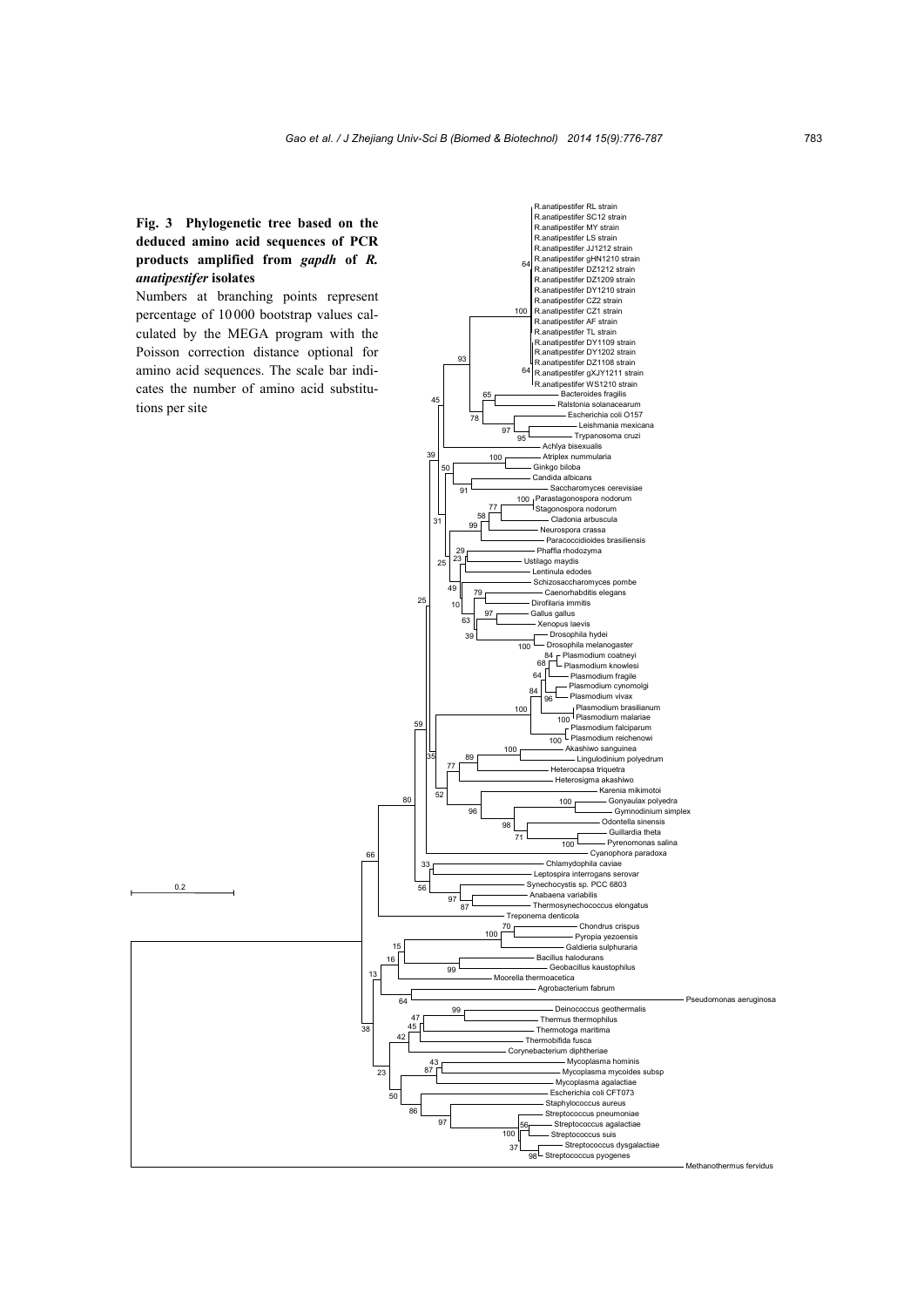

## **Fig. 4 SDS-PAGE analysis of recombinant RaGAPDH (a) and Western-blot analysis of RaGAPDH secretion (b) and recombinant RaGAPDH (c)**

(a) SDS-PAGE (10%) of the recombinant RaGAPDH produced in *E. coli* BL21 (DE3). Lane 1: total proteins extracted from uninduced cells carrying expression vector; Lane 2: total proteins extracted from induced cells with 0.5 mmol/L IPTG at 37 °C for 3 h; Lane 3: soluble recombinant RaGAPDH fractions after Ni-NTA affinity chomatography. (b) Western-blot analysis of RaGAPDH secretion. Aliquots of 30 ml of the supernatant cultures were precipitated with TCA and analyzed by Western-blot using anti-RaGAPDH specific antibodies, or anti-OmpA as a control of cytosolic contamination. The representative positive strains (AF, CZ1, CZ2, gHN1210, and SC12) and negative strains (PN1209, DX1, and YC1) were tested for extracellular RaGAPDH. (c) Western-blot analysis of recombinant RaGAPDH in *E. coli* BL21 (*gapdh*) and native RaGAPDH in cell-free supernatants of *R. anatipestifer* DX1, AF, CZ2, and SC12 strains

## **3.5 Binding of purified RaGAPDH to host proteins**

The binding of purified RaGAPDH to host proteins including actin, fibrinogen, plasminogen, and fibronectin was analyzed by solid-phase ligandbinding assays. These proteins were coated on 96-well ELISA plates (0.5 μg/well) and incubated with different concentrations of GAPDH (0.125, 0.25, 0.5, 1.0, 1.5, 2.0, and 2.5 μg/ml). The amount of RaGAPDH bound to host proteins was determined as described in Section 2.8. The results indicated that RaGAPDH interacted with plasminogen and fibrinogen, but not with actin or fibronectin (Fig. 5).



**Fig. 5 Binding of purified RaGAPDH to host proteins by solid-phase ligand-binding assay** 

Actin, plasminogen, fibronectin, and fibrinogen were coated on 96-well microtiter plates and reacted with different concentrations of purified RaGAPDH. Data are presented as mean from three independent experiments

## **4 Discussion**

As a cytoplasmic housekeeping enzyme with no detectable secretion or retention signal, GAPDH has been studied not only as a classical protein for its role in glycolysis but also as a model protein for enzyme kinetic analyses, crystallographic modeling, as well as for gene isolation and characterization. A large number of reports have shown that these enzymes are present on the surface of microbial pathogens, where they exert functions related to adhesion and/or virulence (Pancholi and Chhatwal, 2003). However, most studies are limited to fungi and Gram-positive pathogens, and there are few studies on Gram-negative bacteria besides *E. coli*. This is the first report documenting GAPDH activity in *R. anatipestifer*. Our results indicated that RaGAPDH is secreted by the Gram-negative *R. anatipestifer*, which is exposed and exported on the surface of the cell. The presence in the extracellular medium of RaGAPDH, but not OmpA, rules out cell lysis to explain this extracellular localization. Extracellular secretion of proteins is the major mechanism by which pathogens communicate with and intoxicate host cells. Previous reports showed that GAPDH presented on the surface of *S.*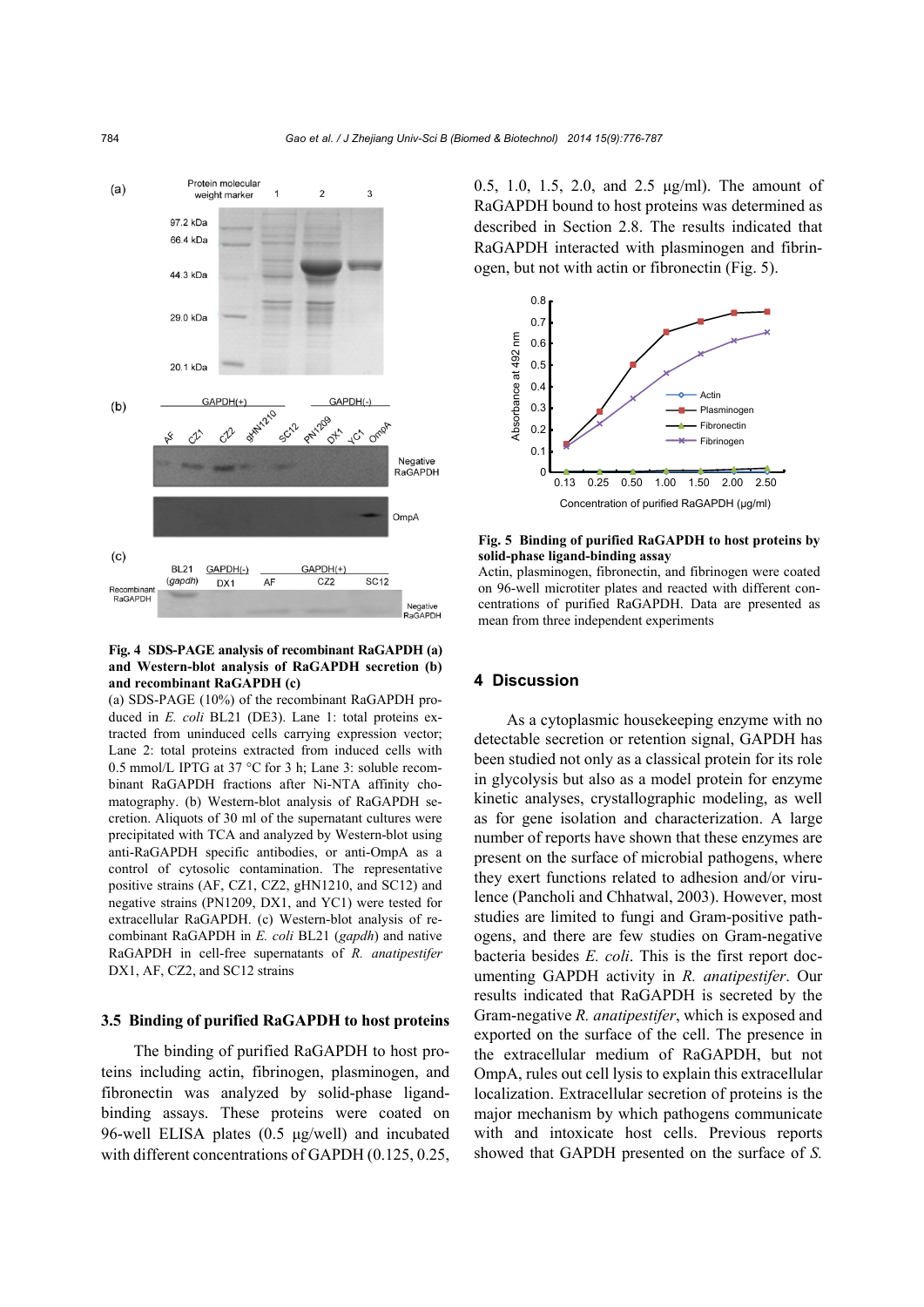*pyogenes* was able to bind several mammalian proteins including the urokinase-type plasminogen activator receptor (uPAR/CD87) membrane protein on pharyngeal cells (Lottenberg *et al*., 1992; Pancholi and Fischetti, 1992; Winram and Lottenberg, 1996; Jin *et al*., 2005), regulate intracellular host-cell signaling events (Pancholi and Fischetti, 1997), and contribute to host immune evasion (Terao *et al*., 2006). Therefore, the secretion and association with the cell membrane of RaGAPDH might have biotechnological implications that are worth further investigation.

Members of the GAPDH family are grouped into three classes, and different microbial pathogens belong to different classes. NAD<sup>+</sup>-dependent GAPDH is the most common form and is usually located in the cytoplasm. In EHEC, *gapA* and *gapC* genes encode GAPDH proteins with highly similar sequences, and the *gapA* gene accounted for the exported GAPDH enzyme (Egea *et al*., 2007). In the *Pseudomonas syringae* genome, there are three paralogous *gapdh* genes encoding distinct GAPDHs, namely two class I enzymes having different molecular mass subunits and one class III biofunctional D-erythose-4-phosphate dehydrogenase/GAPDH enzyme (Elkhalfi *et al*., 2013). However, our results showed that there were several *R. anatipestifer* strains which did not have a homologous amplicon of GAPDH and showed no extracellular GAPDH activity. Whether lack of RaGAPDH in these strains is linked to attenuated virulence remains to be studied. Bioinformatics analysis of *R. anatipestifer* references genome, ATCC11845, RA-CH-1, RA-GD, however, showed the presence of only one copy of the *gapdh* gene. In addition, the PCR and sequence analysis results showed that there were one or two *gapdh*-like genes in *R. anatipestifer* DX1 and PN1209 strains. Therefore, we hypothesized that not all *R. anatipestifer* strains showed GAPDH activity, and there was a possibility that more than one *gapdh*-like gene existed in some *R. anatipestifer* strains, but not accounting for the extracellular GAPDH activity.

A recent proteomic study on *L. monocytogenes*  showed classical cytosolic proteins like enolase that did not display a typical secretion signal, which could be exported through the SecA2-dependent secretion system (Lenz *et al*., 2003). Therefore, Gram-negative bacteria had developed one strategy consisting of vesicle-mediated export to enable such proteins to reach the extracellular space (Lenz *et al*., 2003). However, it is unclear whether GAPDH can be secreted in a similar way. Analysis of the RaGAPDH

protein revealed its homology to the GAPDH family of glycolytic enzymes. There is no apparent signal sequence or transmembrane regions indicated by stretches of hydrophobic amino acid residues. However, it has a significant homology to the GAPDH proteins in EHEC, which had been shown to be membrane-associated and contain no recognized signal sequences. Our results also indicated that RaGAPDH was secreted by *R. anatipestifer* and its secretion mechanism needs to be further studied.

Attachment to host components is the critical first step in the establishment of infection by pathogens. Based on the putative role of extracellular RaGAPDH in *R. anatipestifer* infection, the ability of RaGAPDH to bind host proteins, known to interact with the extracellular GAPDH of other pathogens, was analyzed by solid-phase ligand-binding assays. We selected actin, fibrinogen, plasminogen, and fibronectin for this study. The results indicated that RaGAPDH interacted with plasminogen and fibrinogen, but not with actin or fibronectin. This is consistent with the fact that the C-terminal Lys residue of streptococcal GAPDH, important for plasminogen binding (Winram and Lottenberg, 1998), is conserved in the RaGAPDH sequence. Plasminogen is a serine protease that is abundant in extracellular fluids and associates with the surface of many cells in the body. Plasminogen-binding activity of extracellular bacterial GAPDH has been related to mechanisms of pathogenesis. Plasmin, the resulting activated form of plasminogen, can degrade extracellular matrix proteins and promote bacterial migration (Bergmann *et al*., 2004). In this way, the extracellular RaGAPDH, either exposed on the bacterial surface or secreted near the host cell, may contribute to the migration of these pathogens through digestive or respiratory tracts.

#### **Acknowledgements**

We thank Dr. Shao-bin SHANG at Northwestern University, China, for critical reading and suggestions for this manuscript.

#### **Compliance with ethics guidelines**

Ji-ye GAO, Cui-lian YE, Li-li ZHU, Zhi-ying TIAN, and Zhi-bang YANG declare that they have no conflict of interest.

This article does not contain any studies with human or animal subjects performed by any of the authors.

#### **References**

Aguilera, L., Ferreira, E., Gimenez, R., *et al*., 2012. Secretion of the housekeeping protein glyceraldehyde-3-phosphate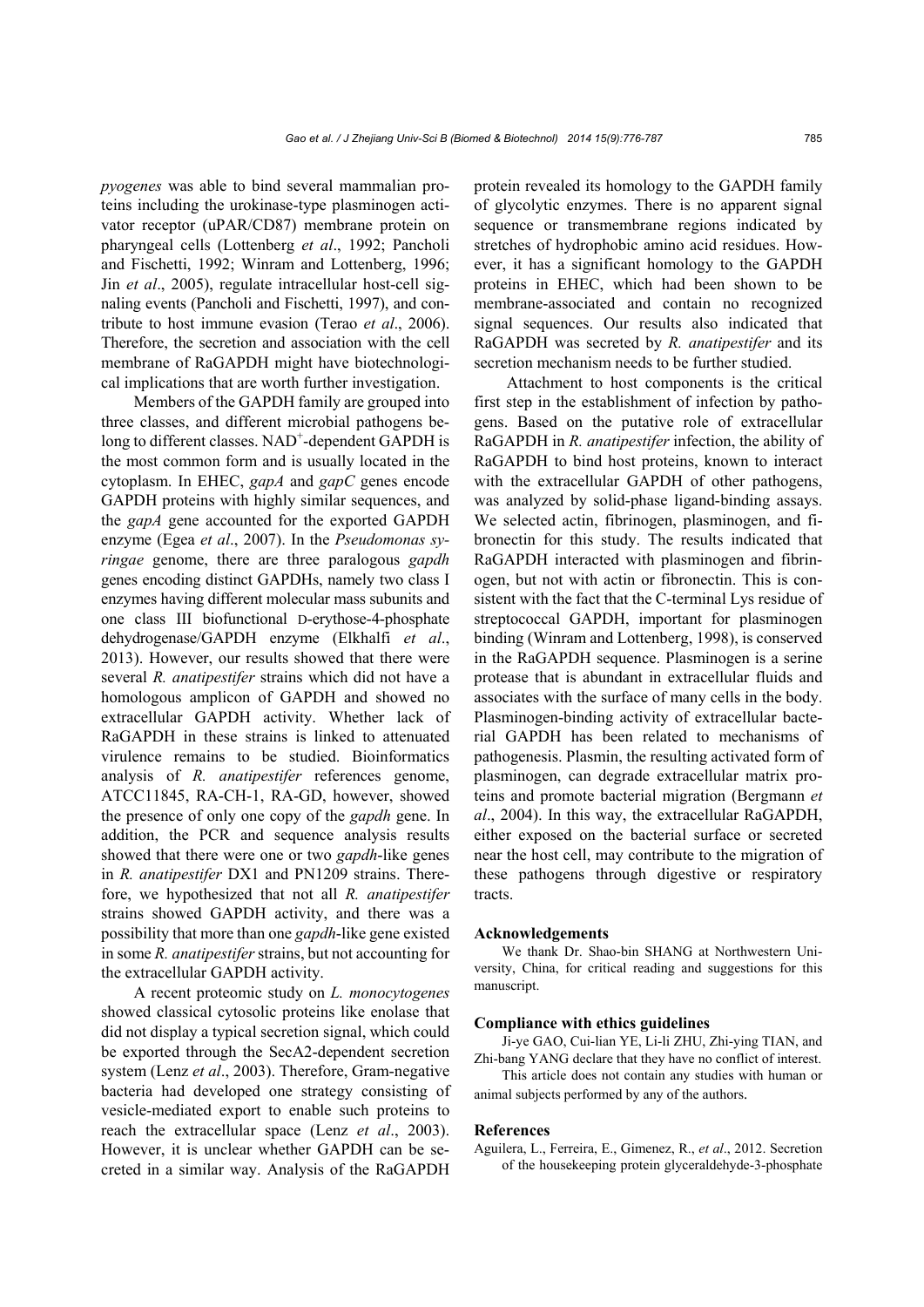dehydrogenase by the LEE-encoded type III secretion system in enteropathogenic *Escherichia coli*. *Int. J. Biochem. Cell Biol*., **44**(6):955-962. [doi:10.1016/j.biocel. 2012.03.002]

- Alvarez, A.H., Martinez-Cadena, G., Silva, M.E., *et al*., 2007. *Entamoeba histolytica*: ADP-ribosylation of secreted glyceraldehyde-3-phosphate dehydrogenase. *Exp. Parasitol*., **117**(4):349-356. [doi:10.1016/j.exppara. 2007.04.016]
- Bergmann, S., Rohde, M., Hammerschmidt, S., 2004. Glyceraldehyde-3-phosphate dehydrogenase of *Streptococcus pneumoniae* is a surface-displayed plasminogenbinding protein. *Infect. Immun*., **72**(4):2416-2419. [doi:10. 1128/IAI.72.4.2416-2419.2004]
- Chang, C.F., Hung, P.E., Chang, Y.F., 1998. Molecular characterization of a plasmid isolated from *Riemerella anatipestifer*. *Avian. Pathol*., **27**(4):339-345. [doi:10. 1080/03079459808419349]
- Colell, A., Ricci, J.E., Tait, S., *et al*., 2007. GAPDH and autophagy preserve survival after apoptotic cytochrome c release in the absence of caspase activation. *Cell*, **129**(5):983-997. [doi:10.1016/j.cell.2007.03.045]
- Crasta, K.C., Chua, K.L., Subramaniam, S., *et al*., 2002. Identification and characterization of CAMP cohemolysin as a potential virulence factor of *Riemerella anatipestifer*. *J. Bacteriol.*, **184**(7):1932. [doi:10.1128/JB.184.7.1932- 1939.2002]
- Daubenberger, C.A., Pöltl-Frank, F., Jiang, G., *et al*., 2000. Identification and recombinant expression of glyceraldehyde-3-phosphate dehydrogenase of *Plasmodium falciparum*. *Gene*, **246**(1-2):255-264. [doi:10.1016/ S0378-1119(00)00069-X]
- Egea, L., Aguilera, L., Gimenez, R., *et al*., 2007. Role of secreted glyceraldehyde-3-phosphate dehydrogenase in the infection mechanism of enterohemorrhagic and enteropathogenic *Escherichia coli*: interaction of the extracellular enzyme with human plasminogen and fibrinogen. *Int. J. Biochem. Cell Biol*., **39**(6):1190-1203. [doi:10.1016/j.biocel.2007.03.008]
- Eichenbaum, Z., Green, B.D., Scott, J.R., 1996. Iron starvation causes release from the group A streptococcus of the ADP-ribosylating protein called plasmin receptor or surface glyceraldehyde-3-phosphate-dehydrogenase. *Infect. Immun*., **64**(8):1956-1960.
- Elkhalfi, B., Araya-Garay, J.M., Rodriguez-Castro, J., *et al*., 2013. Cloning and heterologous overexpression of three gap genes encoding different glyceraldehyde-3-phosphate dehydrogenases from the plant pathogenic bacterium *Pseudomonas syringae* pv. tomato strain DC3000. *Prot. Expr. Purif*., **89**(2):146-155. [doi:10.1016/j.pep.2013.02. 005]
- Figge, R.M., Schubert, M., Brinkmann, H., *et al*., 1999. Glyceraldehyde-3-phosphate dehydrogenase gene diversity in eubacteria and eukaryotes: evidence for intra- and inter-kingdom gene transfer. *Mol. Biol. Evol*., **16**(4): 429-440. [doi:10.1093/oxfordjournals.molbev.a026125]
- Hu, Q., Han, X., Zhou, X., *et al*., 2011. OmpA is a virulence factor of *Riemerella anatipestifer*. *Vet. Microbiol*., **150**(3-4):278-283. [doi:10.1016/j.vetmic.2011.01.022]
- Jin, H., Song, Y.P., Boel, G., *et al*., 2005. Group A streptococcal surface GAPDH, SDH, recognizes uPAR/

CD87 as its receptor on the human pharyngeal cell and mediates bacterial adherence to host cells. *J. Mol. Biol*., **350**(1):27-41. [doi:10.1016/j.jmb.2005.04.063]

- Kenny, B., Finlay, B.B., 1995. Protein secretion by enteropathogenic *Escherichia coli* is essential for transducing signals to epithelial cells. *PNAS*, **92**(17): 7991-7995. [doi:10.1073/pnas.92.17.7991]
- Leavitt, S., Ayroud, M., 1997. *Riemerella anatipestifer*  infection of domestic ducklings. *Can. Vet. J*., **38**(2):113.
- Lenz, L.L., Mohammadi, S., Geissler, A., *et al*., 2003. SecA2-dependent secretion of autolytic enzymes promotes *Listeria monocytogenes* pathogenesis. *PNAS*, **100**(21):12432-12437. [doi:10.1073/pnas.2133653100]
- Ling, E., Feldman, G., Portnoi, M., *et al*., 2004. Glycolytic enzymes associated with the cell surface of *Streptococcus pneumoniae* are antigenic in humans and elicit protective immune responses in the mouse. *Clin. Exp. Immunol*., **138**(2):290-298. [doi:10.1111/j.1365-2249.2004.02628.x]
- Lottenberg, R., Broder, C.C., Boyle, M.D., *et al.*, 1992. Cloning, sequence analysis, and expression in *Escherichia coli* of a streptococcal plasmin receptor. *J. Bacteriol*., **174**(6):5204-5210.
- Mavromatis, K., Lu, M., Misra, M., *et al*., 2011. Complete genome sequence of *Riemerella anatipestifer* type strain (ATCC 11845). *Stand. Genomic Sci*., **4**(2):144-153. [doi:10.4056/sigs.1553865]
- Modun, B., Williams, P., 1999. The staphylococcal transferrinbinding protein is a cell wall glyceraldehyde-3-phosphate dehydrogenase. *Infect. Immun*., **67**(3):1086-1092.
- Modun, B., Morrissey, J., Williams, P., 2000. The staphylococcal transferrin receptor: a glycolytic enzyme with novel functions. *Trends Microbiol*., **8**(5):231-237. [doi:10. 1016/S0966-842X(00)01728-5]
- Nagradova, N.K., 2001. Study of the properties of phosphorylating D-glyceraldehyde-3-phosphate dehydrogenase. *Biochemistry (Moscow)*, **66**(10):1067-1076. [doi:10.1023/A:1012472627801]
- Pancholi, V., Fischetti, V.A., 1992. A major surface protein on group A streptococci is a glyceraldehyde-3-phosphatedehydrogenase with multiple binding activity. *J. Exp. Med*., **176**(2):415-426. [doi:10.1084/jem.176.2.415]
- Pancholi, V., Fischetti, V.A., 1997. Regulation of the phosphorylation of human pharyngeal cell proteins by group A streptococcal surface dehydrogenase: signal transduction between streptococci and pharyngeal cells. *J. Exp. Med*., **186**(10):1633-1643. [doi:10.1084/jem.186.10. 1633]
- Pancholi, V., Chhatwal, G.S., 2003. Housekeeping enzymes as virulence factors for pathogens. *Int. J. Med. Microbiol*., **293**(6):391-401. [doi:10.1078/1438-4221-00283]
- Parker, A.E., Bermudez, L.E., 2000. Sequence and characterization of the glyceraldehyde-3-phosphate dehydrogenase of *Mycobacterium avium*: correlation with an epidermal growth factor binding protein. *Microb. Pathog.*, **28**(3): 135-144. [doi:10.1006/mpat.1999.0335]
- Pathanasophon, P., Sawada, T., Tanticharoenyos, T., 1995. New serotypes of *Riemerella anatipestifer* isolated from ducks in Thailand. *Avian Pathol*., **24**(1):195-199. [doi:10. 1080/03079459508419059]
- Pathanasophon, P., Phuektes, P., Tanticharoenyos, T., *et al*., 2002. A potential new serotype of *Riemerella anatipestifer*